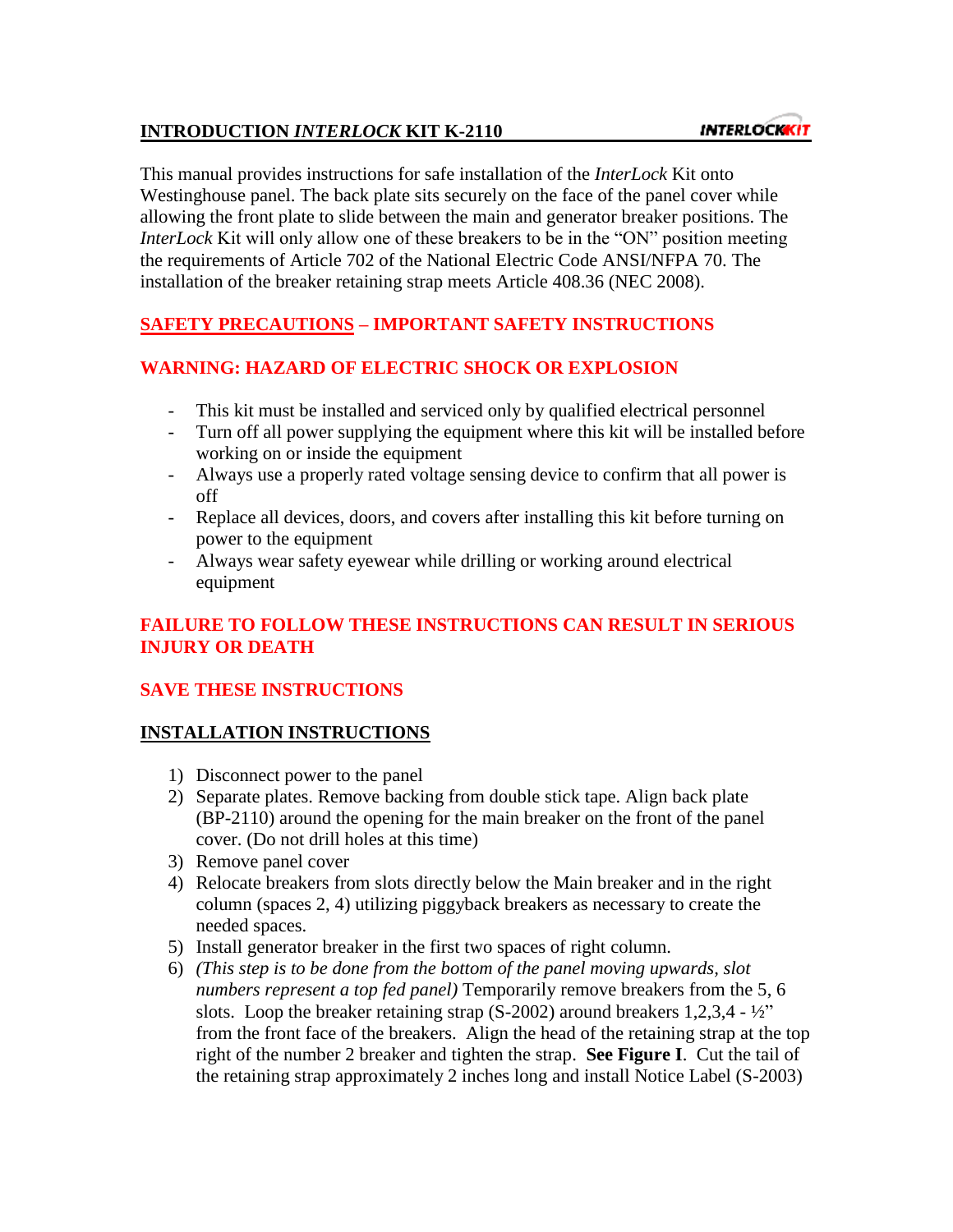Wrap around tail. Reinstall the breakers in the 5, 6 slots. Verify that the retaining strap keeps the 2, 4 breaker in place by attempting to remove the breaker.



- 7) On suitable surface use included 11/64 drill bit (D-1004) to drill holes in the front of the panel cover through the predrilled holes on the back plate (BP-2110)
- 8) Use file to smooth surface around holes and remove the burrs on back of panel cover. **On the back of the panel cover file away paint to allow entire screw head to sit with metal to metal contact.** The binder screws (B-1003) must sit flush with the back of the panel cover
- 9) Insert binder screws (B-1003) through the back of the panel cover, back plate (BP-2110), and front plate (FP-2110). Use the binder post (B-1002) to attach to front of binder screws (B-1003). Handhold binder post (B-1002) while using screwdriver to tighten the binder screws (B-1003). The front plate should slide easily and the back plate should sit firmly. Be careful not to over-tighten.
- 10) Set generator and main breakers in the "OFF" position and reattach panel cover
- 11) With the panel cover firmly in place test the *InterLock* to make sure that it transfers easily between positions. BOTH BREAKERS SHOULD NOT BE ABLE TO BE IN THE "ON" POSITION AT THE SAME TIME. Even with moderate pressure you should not be able to engage both breakers at once.
- 12) Apply thread lock (T-1005) to all four binder post (B-1002) as per instructions included with the thread lock
- 13) Attach labels (**See Figure II**) (L-1006, L-1007, L-1008, L-1009)
- 14) Reconnect power to the panel
- 15) See **Figure III** to view the function of the Interlock Kit as it slides between the main breaker and generator breaker to prevent dangerous back-feeding scenarios.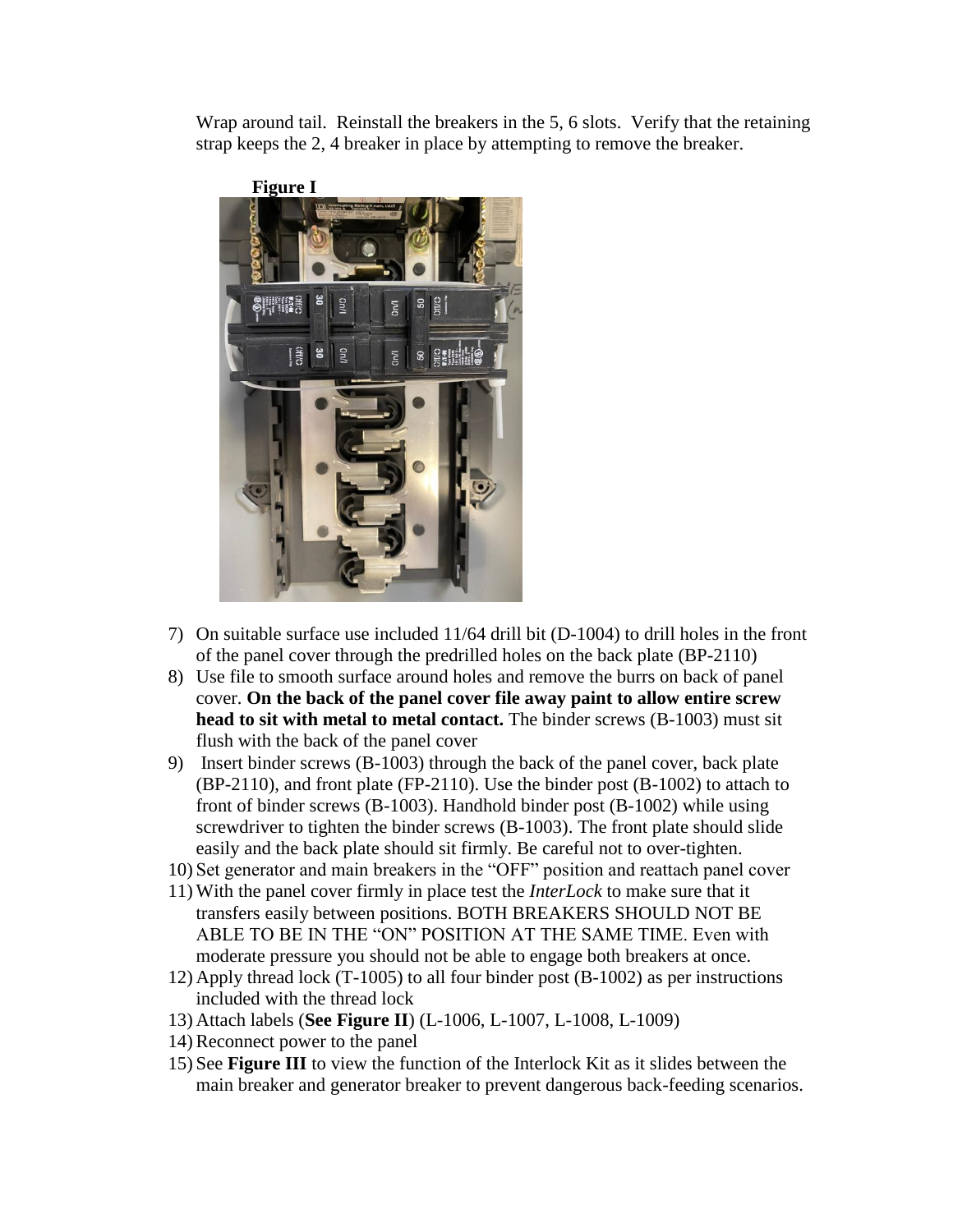## **Figure II:**



#### **Figure III:**



Main Breaker ON Generator Breaker ON